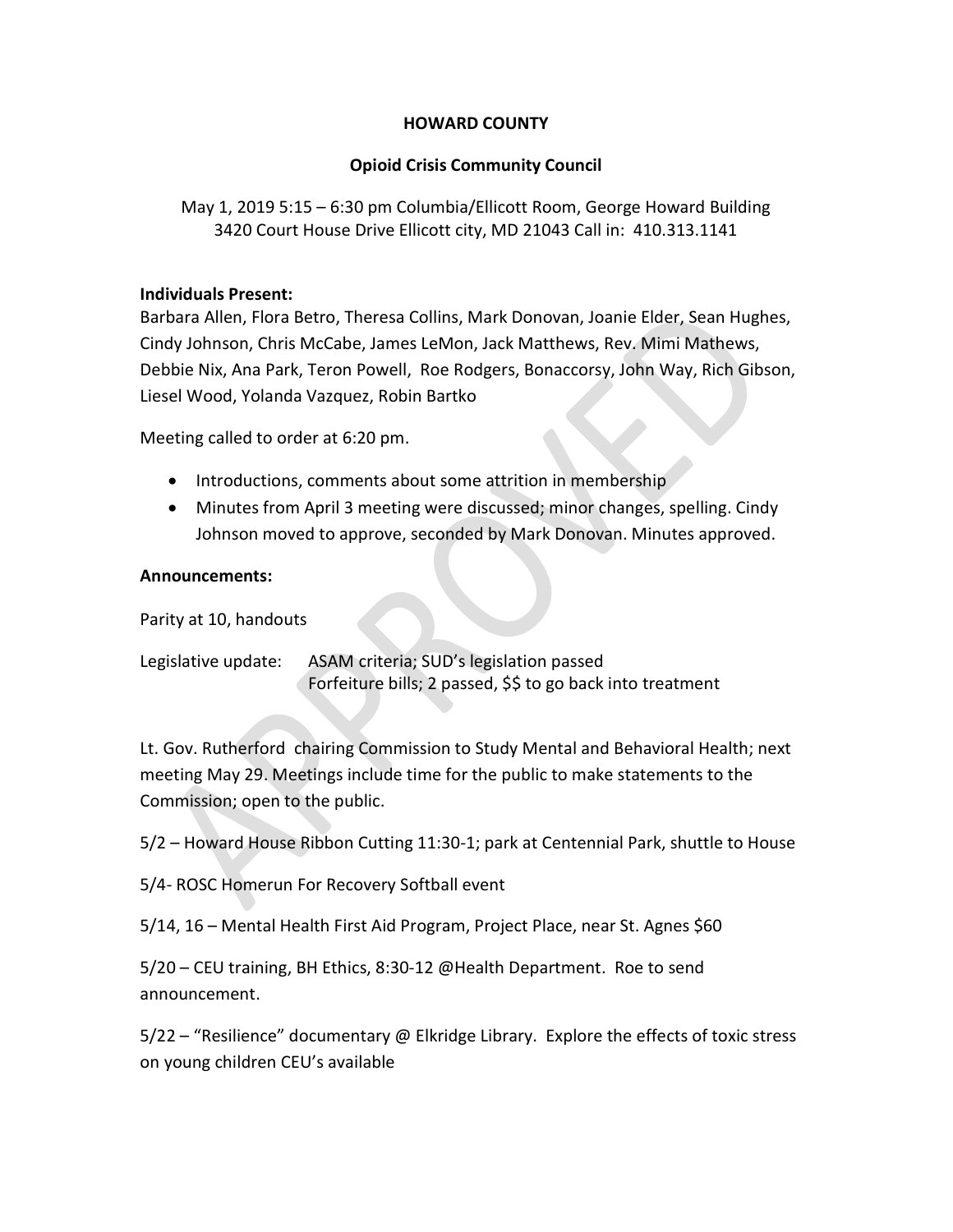5/29 – Opioid Crisis panel – Expungement seminars scheduled for May and September. Flier to be sent soon. Theresa Collins and Cindy Johnson collaborating.

Joanie talked about a 6-week program @Elkridge Library – for those living with chronic pain.

ROSC committee meets the 2<sup>nd</sup> Tuesday each month @Health Department, 10-11:30 am. Seeking interested members.

# Agenda Items:

- Mark Donovan talked about the memo from Medicaid announcing they will cease reimbursements for urine screens for IOP and OP providers in thirty days. He said providers were blindsided by this info and are meeting to discuss what they can do to work around this change. Concerns about reductions in testing, holding clients accountable between sessions, reductions in quality of client care and increased provider costs. Chris McCabe and Teron Powell talked about "bundling" fees and they will reach out to Mark to discuss how this affected their organizations when the same announcement was made for their provider services.
- Cindy talked about expungement; 26 bills were presented, 1 passed. Offenses added that qualify for expungement were some cases of human trafficking and prostitution.
- Barbara talked about cross-committee participation and engagement. One example was the MBIA and OCCC Opioid Breakfast Seminar; MBIA had a small space and Debbie Nix was able to secure a larger venue, Kahler Hall, for the event on June 7 from 8-11:30 am. Registration is open now and tickets are very affordable at \$20 ea. In addition, Liesele Wood, HCHD, will be hosting two Narcan trainings opportunities during the event.
- Sean Hughes from the communication committee talked about the difficulties in getting information out without the coordination of the former JIS (Joint Information Sharing) committee. This committee was staffed by the County's PIO's and was an integral tool in communication across agencies and engagement with the community. "HopeHelpHoward" website is stagnant, outdated; the JIS committee is not meeting, and information sharing is negatively impacted. This topic garnered much discussion and a strong interest in the County regenerating the website and JIS committee to meet the County Executive's goal of providing one tool, one resource that has comprehensive information for families in crisis.